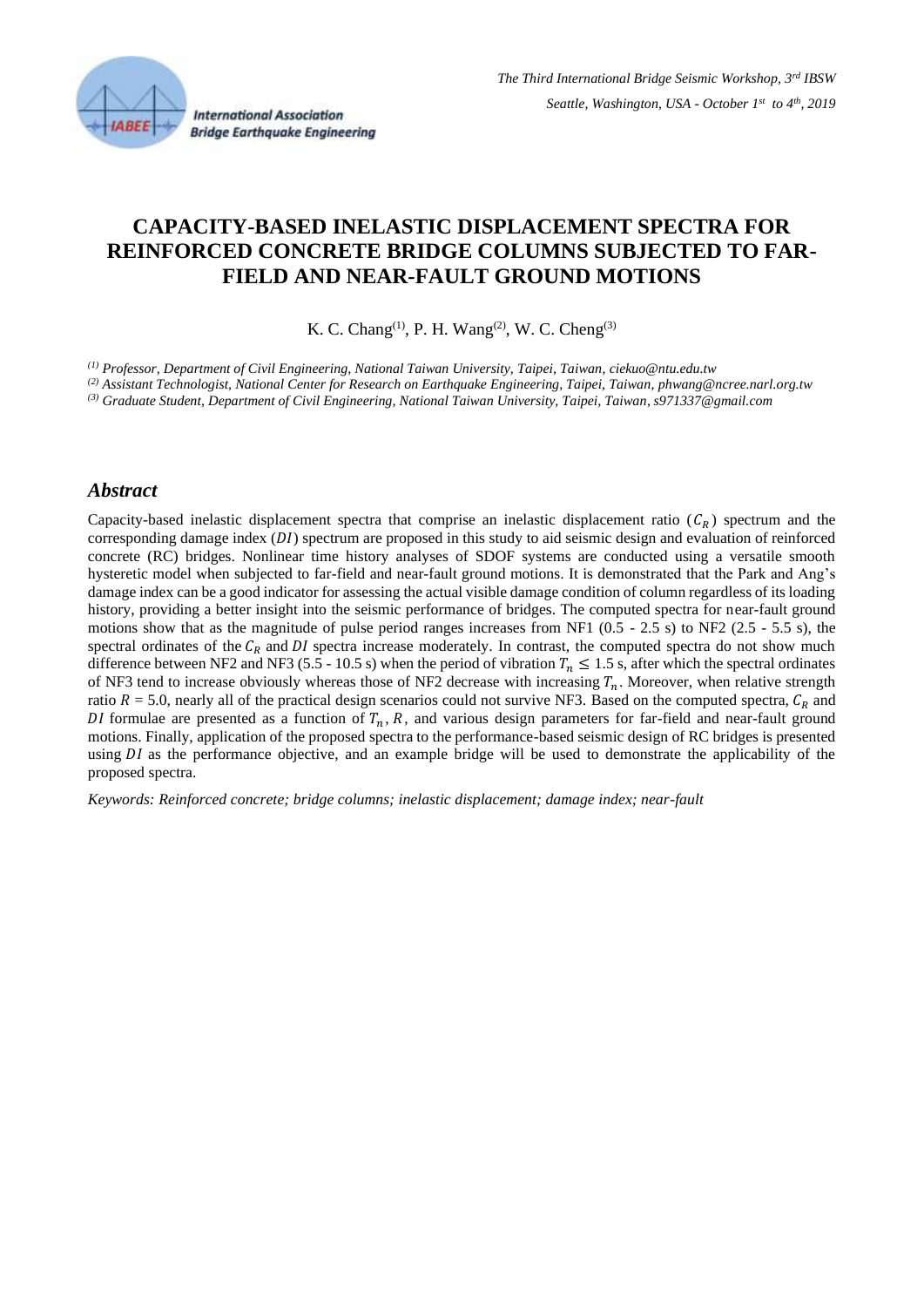### **1. Introduction**

To aid seismic evaluation of new designed or existing bridges, various analysis methods are available according to the seismicity, regularity, complexity, and importance of bridges. It can be found that current seismic design and evaluation of bridges (e.g., the seismic retrofitting manual for highway structures, FHWA, 2006; the AASHTO guide specification for seismic bridge design, 2011; the Caltrans Seismic Design Criteria, SDC, 2013; the Eurocode 8 on design of structures for earthquake resistance part 2: bridges, 2005) tends towards the well-known displacement coefficient method (FEMA 273, 1997). The key element of the displacement coefficient method is the displacement coefficient (or referred to as inelastic displacement ratio, hereafter) that allows maximum inelastic displacement of a system to be estimated from its maximum elastic displacement. Many researchers have focused on this area based on statistical study on nonlinear time history analyses of SDOF systems subjected to a suite of earthquake ground motions. Instead of the direct method mentioned above, inelastic displacement ratio can also be derived from existing  $R_\mu$ - $\mu$ - $T_n$  relations, where  $R_\mu$ is the strength reduction factor due to ductility  $\mu$ . In particular, Fajfar (1999) utilized the  $R_\mu$  formula proposed by Vidic et al. (1994) to derive the inelastic displacement ratio, on which the coefficient  $C_1$  in FEMA 273 (1997) and also the  $R_d$  factor of FHWA (2006) were based.

Most, if not all, of the inelastic displacement ratios mentioned above are based on polygonal hysteretic models, such as the elastoplastic (EPP) model, the bilinear model, and stiffness and/or strength degrading models. Nevertheless, real hysteresis behaviors of structures are smooth rather than piecewise linear with abrupt stiffness changes. Furthermore, the severity and characteristics of degradation of hysteresis behaviors depend mainly on the structural system and the design parameters of its components, thus affecting the resulting seismic responses and damage state. But apparently current published formulae for the inelastic displacement ratio lack this kind of link. For bridge applications, there should be a better chance to fill this gap than for building applications since the seismic response of a bridge is relatively simple and primarily dominated by its substructure (i.e., bridge pier or column). The authors recently proposed a versatile smooth hysteretic model (SHM; Wang et al. 2017) that can realistically simulate the seismic behaviors of reinforced concrete bridge columns with the effects of various design parameters. Most importantly, it was demonstrated that the damage index proposed by Park and Ang (1985) can be used to accurately predict the onset of strength deterioration. Furthermore, it was found in this research that the damage index can be a good indicator for assessing the actual visible damage conditions of column regardless of its loading history. Therefore, seismic analysis via this model can obtain not only the maximum responses of a column but also its damage condition under a given ground motion, providing a better insight into its seismic performance.

The objective of this paper is to statistically compute the inelastic displacement ratio and the corresponding damage index (i.e., the so-called capacity-based inelastic displacement spectra) of a SDOF system using the proposed smooth hysteretic model with the effects of various design parameters of RC bridge columns when subjected to both far-field and near-fault ground motions. New formulae for the capacity-based spectra as a function of period of vibration, relative strength ratio, and various design parameters of columns are presented for far-field and near-fault ground motions. Finally, application of the proposed spectra to the performance-based seismic design of bridges is presented using the damage index as the performance objective, and an example bridge will be used to demonstrate the applicability of the proposed spectra.

#### **2. Smooth hysteresis model**

The smooth hysteretic model (SHM) used to perform the nonlinear time history analysis of SDOF system is proposed by Wang et al. (2017). The model is based on the Bouc-Wen model (1976) with significant modification to consider hysteretic rules for damage accumulation and path dependence of RC bridge columns. The relationship between the restoring force and displacement of system is described by a differential equation as follows.

$$
z(t) = h(z) \frac{\{Au - v[\beta |u||z|^{n-1}z + \gamma u|z|^n]\}}{\eta}
$$
\n
$$
(1)
$$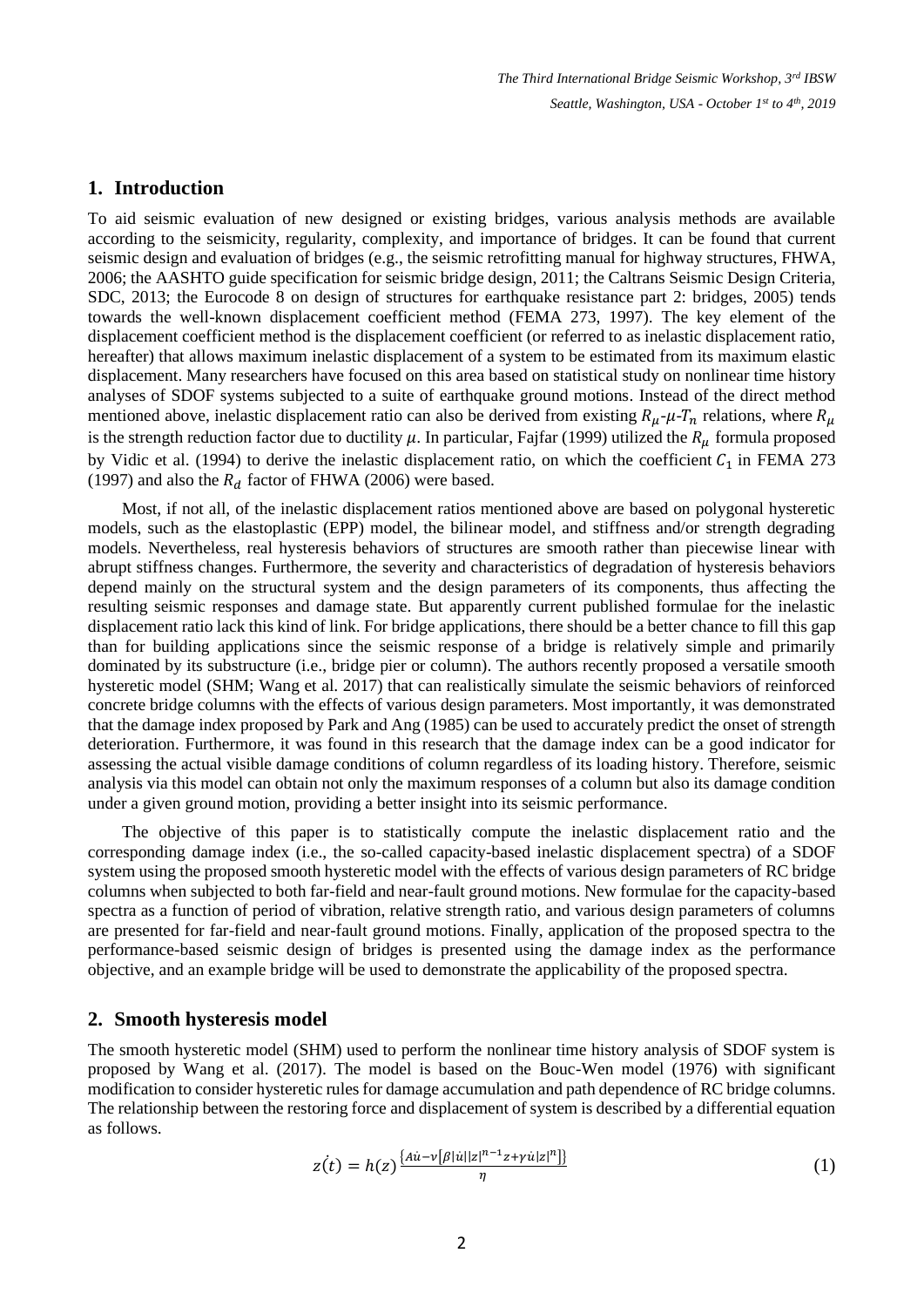$$
h(z) = 1 - \xi_1 \exp\left\{-\frac{[z \, sgn(u) - q \, z_u]^2}{\xi_2^2}\right\} \left|\frac{sgn(u) + sgn(z)}{2}\right| \tag{2}
$$

where z and u are the normalized restoring force and displacement of system, respectively;  $A, \beta, \gamma$ , and  $n$  are parameters that determine the basic shape of the z-u relation;  $\nu$  and  $\eta$  are the strength and stiffness degradation parameters, respectively;  $h(z)$  is the pinching function in which  $\xi_1$  controls the severity of pinching,  $\xi_2$ controls the spread of pinching, and  $q$  defines the force level  $z$  at which pinching reaches its maximum effect; sgn() is the signum function; and  $z_u$  is the ultimate value of z.

To consider strength deterioration, the model utilizes the damage index  $(DI)$  as defined in Eq. 3) proposed by Park and Ang (1985) to initiate strength deterioration until DI is accumulated to a threshold value  $DI<sub>o</sub>$ .

$$
DI = \frac{\delta_m}{\delta_u} + \lambda \frac{\int dE}{F_y \delta_u} \tag{3}
$$

where  $\delta_m$  is the maximum displacement of column;  $\delta_u$  is the ultimate displacement capacity of column under monotonic loading;  $\int dE$  is the accumulated hysteretic energy dissipation;  $F_y$  is the yield force; and  $\lambda$  is a parameter to correlate hysteretic energy dissipation to damage, which can be calculated by setting DI equal to one at the ultimate state of column when the strength of column drops to 80% of its peak value.



Fig. 1 – Correlation between damage index and actual damage condition

It was proved in Wang et al. (2017) that the damage index can accurately predict the onset of strength deterioration regardless of the loading history a column was subject to. Furthermore, it was found in this research (Figure 1) that the damage index can also be correlated well with the actual damage conditions of column. In the figure, four column specimens having identical design parameters were subjected to very different loading histories. Specimens COC and CLC underwent monotonically increasing cyclic loadings with one cycle and many cycles at each drift level, respectively, while Specimen CMC suffered monotonically increasing cyclic loading which was accompanied with monotonically decreasing as well as irregular cyclic loadings. In Specimen CPC, pseudo-dynamic loading test was conducted using three consecutive ground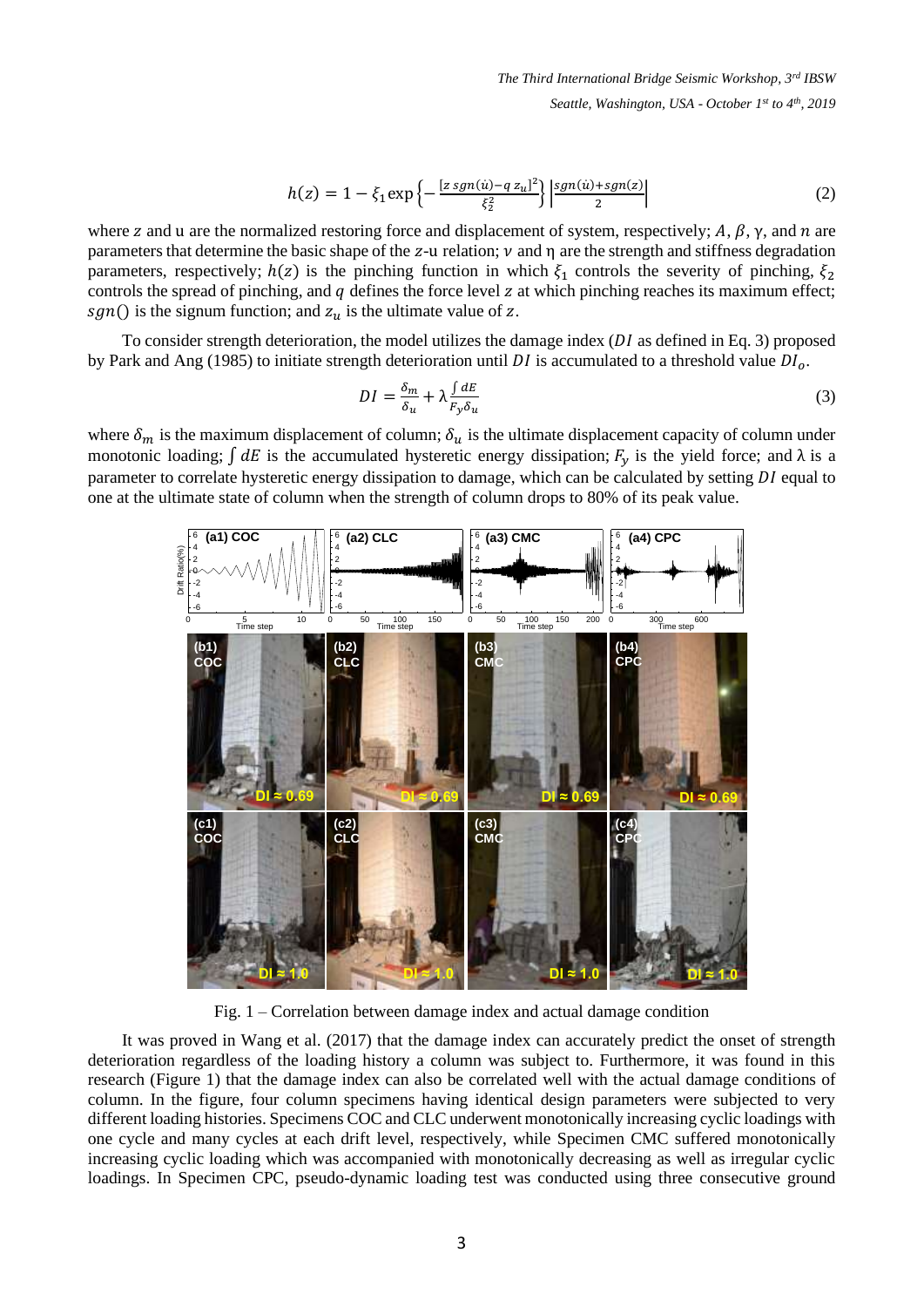motion records with long duration characteristics, which was followed by extra cyclic loading test using two cycles of 6% drift ratio to exhaust the column. Figures 1(b1) to 1(b4) show the damage conditions of the four columns when their damage indices were accumulated to around 0.69 ( $DI<sub>o</sub>$ ) corresponding to the onset of strength deterioration. The four columns show similar damage states with spalling of cover concrete and slight buckling of longitudinal reinforcements. Figures 1(c1) to 1(c4) further show the damage conditions of the four columns at DI close to 1.0 that corresponds to 20% strength loss. Again, similar damage conditions can be seen in the four columns with significant crushing of confined concrete, severe buckling of longitudinal reinforcements, and severe loosening of transverse reinforcements at 135 and 90 degree hooks. Therefore, the DI can be a good indicator for assessing the actual damage conditions of column regardless of its loading history, which provides a bridge between analytical reuslt and actual visible damage.

# **3. Model identification for RC bridge columns with various design parameters**

In order to consider the effects of design parameters of RC bridge columns on deteriorated hysteresis behaviors and thus on the computed capacity-based inelastic displacement spectra, model identifications from relevant experimental data are presented first in this section. The design parameters of RC bridge columns considered include the longitudinal and transverse reinforcement ratios, the aspect ratio, and the axial load ratio. Experimental data focusing on these effects are mainly obtained from the structural performance database of Pacific Earthquake Engineering Research Center (PEER 2003). Table 1 lists the main design parameters of the tested RC column specimens used in this research. Specimens 407 and 430 (Leman and Moehle, 2000) having different amount of longitudinal reinforcements, namely 0.75% and 3.0% of gross cross-sectional area  $(A<sub>a</sub>)$ , respectively, but identical remaining design parameters are used to investigate the effects of column longitudinal reinforcement. Specimens COC/CLC (Wang et al., 2017) and CTR1 (Ou et al., 2015) are used to examine the effects of column transverse reinforcement, while Specimens 415 and 1015 (Leman and Moehle, 2000) for the column aspect ratio. Specimens B1 and B2 (Wehbe et al. 2001) are used to study the effects of column axial load. For each of the column specimens, the model parameters capable of representing specific degradation characteristic were identified using the methodology proposed by Wang et al. (2017), allowing the effects of certain design parameter to be quantitatively evaluated. More detailed discussions can be found in Wang (2017).

| <b>Hysteretic Model</b>                                                                                                                                                                                                                                                | M1<br>(EPP) | M <sub>2</sub><br>(SHM) | M3<br>(SHM) | M4<br>(SHM) | M <sub>5</sub><br>(SHM) | M6<br>(SHM) | M7<br>(SHM)      | M8<br>(SHM) | M9<br>(SHM)    |  |
|------------------------------------------------------------------------------------------------------------------------------------------------------------------------------------------------------------------------------------------------------------------------|-------------|-------------------------|-------------|-------------|-------------------------|-------------|------------------|-------------|----------------|--|
| Specimen Name                                                                                                                                                                                                                                                          |             | 1015                    | 415         | 407         | 430                     | COC/CLC     | CTR <sub>1</sub> | B1          | B <sub>2</sub> |  |
| Longitudinal Reinforcement<br>Ratio $(\%)$                                                                                                                                                                                                                             |             | 1.5                     | 1.5         | 0.75        | 3.0                     | 2.1         | 2.1              | 2.2         | 2.2            |  |
| Transverse<br>Reinforcement Ratio (%)                                                                                                                                                                                                                                  |             | 0.72                    | 0.72        | 0.72        | 0.72                    | 1.26        | 1.79             | 0.94        | 0.94           |  |
| <b>Aspect Ratio</b>                                                                                                                                                                                                                                                    |             | 10                      | 4.0         | 4.0         | 4.0                     | 3.2         | 3.5              | 3.8         | 3.8            |  |
| Axial Load Ratio $(f'_c A_g)$                                                                                                                                                                                                                                          |             | 0.07                    | 0.07        | 0.07        | 0.07                    | 0.10        | 0.10             | 0.09        | 0.23           |  |
| Note: 1. Concrete compressive strength $f'_c$ ranges from 28.1 to 47.3 MPa<br>2. Yield strength of longitudinal reinforcing steel $f_{yl}$ ranges from 448.7 to 606.8 MPa<br>3. Yield strength of transverse reinforcing steel $f_{vt}$ ranges from 441.5 to 581.2 MPa |             |                         |             |             |                         |             |                  |             |                |  |

Table 1 – Design parameters of columns

**4. Capacity-based inelastic displacement spectra**

The studies on the inelastic displacement ratio mentioned in the introduction are mainly based on seismic responses to far-field ground motions. In contrast, issues regarding the effect of near-fault ground motions, which is characterized by rupture forward directivity towards the site with pronounced velocity pulses  $(T_p)$ , have received increasing attention since the last decade. However, it is still difficult to well characterize the near-fault directivity effects on seismic responses by a particular featuring period. This study suggests not normalizing the period of vibration  $T_n$  by any featuring period but including a wide range of  $T_p$  content when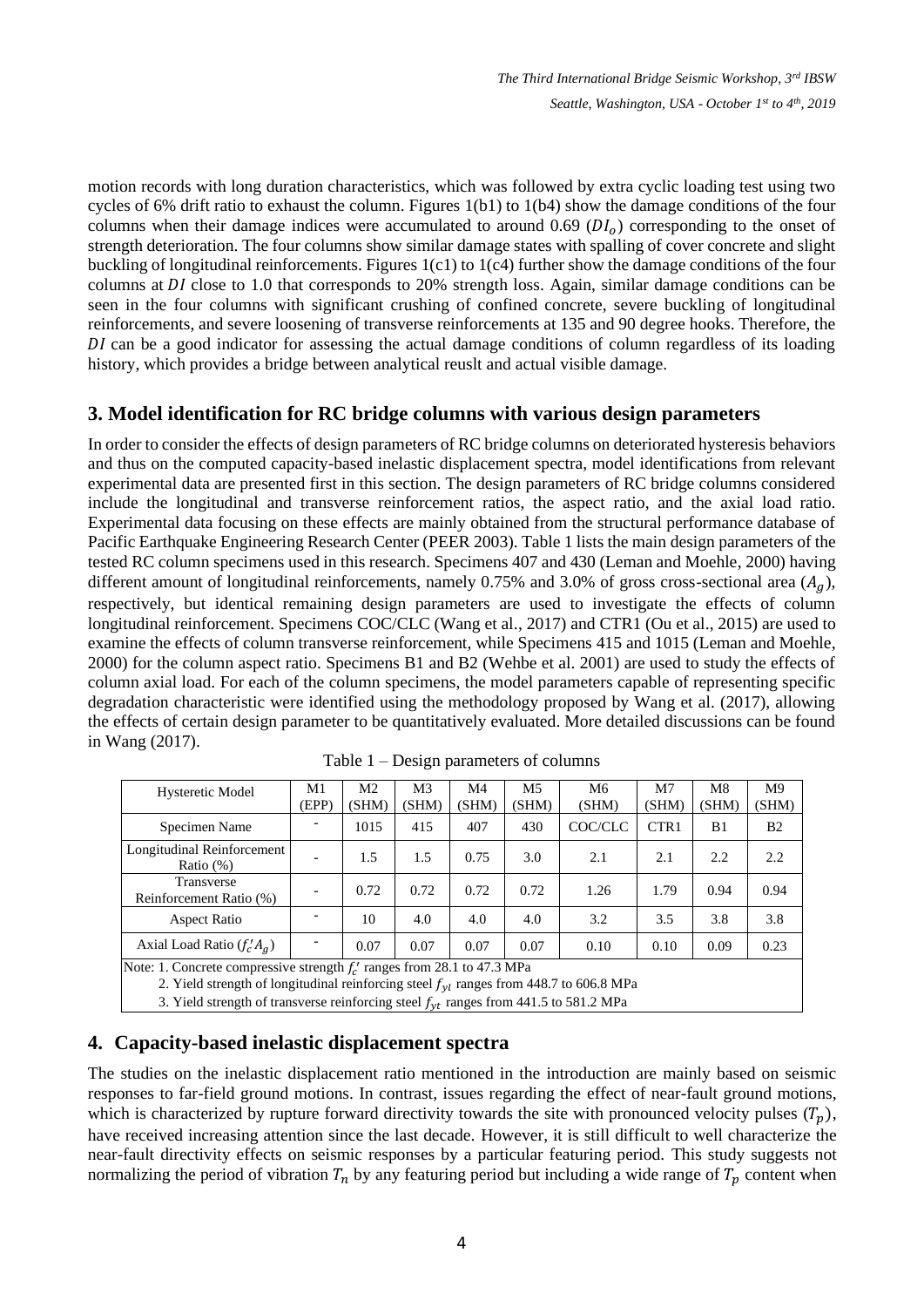selecting the pulse-like near-fault records for statistical analysis. And similar to the work done by Tothong and Cornell (2007), the near-fault records are categorized into three  $T_p$  ranges based on the magnitude of  $T_p$ . This allows users to choose one of the three  $T_p$  ranges which is most likely to occur at a given bridge site to appropriately represent the site characteristics. In addition, the calculated seismic responses to the three different  $T_p$  ranges of near-fault records can also be used to investigate the effects of the magnitude of pulse period.

#### 4.1 Spectrum parameters

The proposed capacity-based inelastic displacement spectra are comprised of an inelastic displacement ratio spectrum and the corresponding damage index spectrum, forming a twin spectrum to provide estimates not only for the displacement demand but also for the damage state of a system under earthquakes. This study focuses on the constant strength inelastic displacement ratio which is defined as

$$
C_R = \frac{\Delta_{inelastic}}{\Delta_{elastic}}\tag{4}
$$

where  $\Delta_{inelastic}$  is the maximum inelastic displacement of a SDOF system with a 5% viscous damping ratio and a lateral yield strength  $F_v$  while  $\Delta_{elastic}$  is the maximum elastic displacement of the corresponding elastic system having the same  $T_n$  and subjected to the same earthquake ground motion.

It should be mentioned that the subscript of  $C_R$  is intended to represent that the ratio is based on systems with a constant lateral strength (in contrast to constant ductility,  $C_{\mu}$ ) as suggested by Miranda (2001). The lateral strength of the system is described by a relative strength ratio R (or strength reduction factor), which is defined as

$$
R = \frac{m s_a}{F_y} \tag{5}
$$

where *m* is the mass of the system, and  $S_a$  is the elastic spectral acceleration.

The inelastic displacement ratios  $(C_R)$  and the corresponding damage indices (DI) as defined in Eq. (3) were computed for SDOF systems having a set of 20 periods of vibration ( $T_n$  ranging from 0.05 s to 3.0 s), 9 hysteretic models (M1 to M9) as listed in Table 1, and 5 levels of relative strength ratio ( $R = 1.5, 2, 3, 4, 5$ ) when subjected to 30 far-field (denoted as FF) and 45 pulse-like near-fault (denoted as NF) ground motions.

#### 4.2 Ground motion records

A total of 75 ground motion records including 30 far-field and 45 near-fault ground motions were selected from the ground motion database of Pacific Earthquake Engineering Research Center (PEER, 2013). The farfield records were further classified based on the site class. Two site classes, namely site classes C (denoted as FFC) and D (denoted as FFD) in accordance with the NEHRP classification (2004), were studied in this research. Each of the two site classes contain 15 ground motion records as suggested by Sinković et al. (2018) for the least number used in statistically seismic analysis. The far-field records resulted from 10 different earthquake events with moment magnitude (Mw) ranging from 6.0 to 7.6. On the other hand, the near-fault records with the pulse-like characteristics were classified into three  $T_p$  ranges based on the magnitude of  $T_p$ . The three  $T_p$  ranges, denoted as NF1, NF2, and NF3, have period ranges of 0.5 s - 2.5 s (i.e., including 0.5 s but excluding 2.5 s), 2.5 s - 5.5 s, and 5,5 s - 10.5 s, respectively. The pulse period  $T_p$  of each near-fault record was extracted by Baker (2007) using wavelet analysis. It was found in this study that further refinement of the  $T_p$  range for NF3 did not show much influences on the calculated seismic responses, and hence the distribution of  $T_p$  of NF3 was given wider than those of NF1 and NF2. Besides, it should be noticed that no distinction of near-fault records with different site classes was considered, since the  $T_p$  was expected to be the most important characteristic of this kind of ground motions (Iervolino et al. 2012; Ruiz-Garcia 2011). The near-fault records were obtained from 13 different earthquake events with Mw ranging from 5.7 to 7.6, and recorded on site classes B to D. Fig. 2 shows the mean elastic 5% damped spectra for the selected ground motion records, where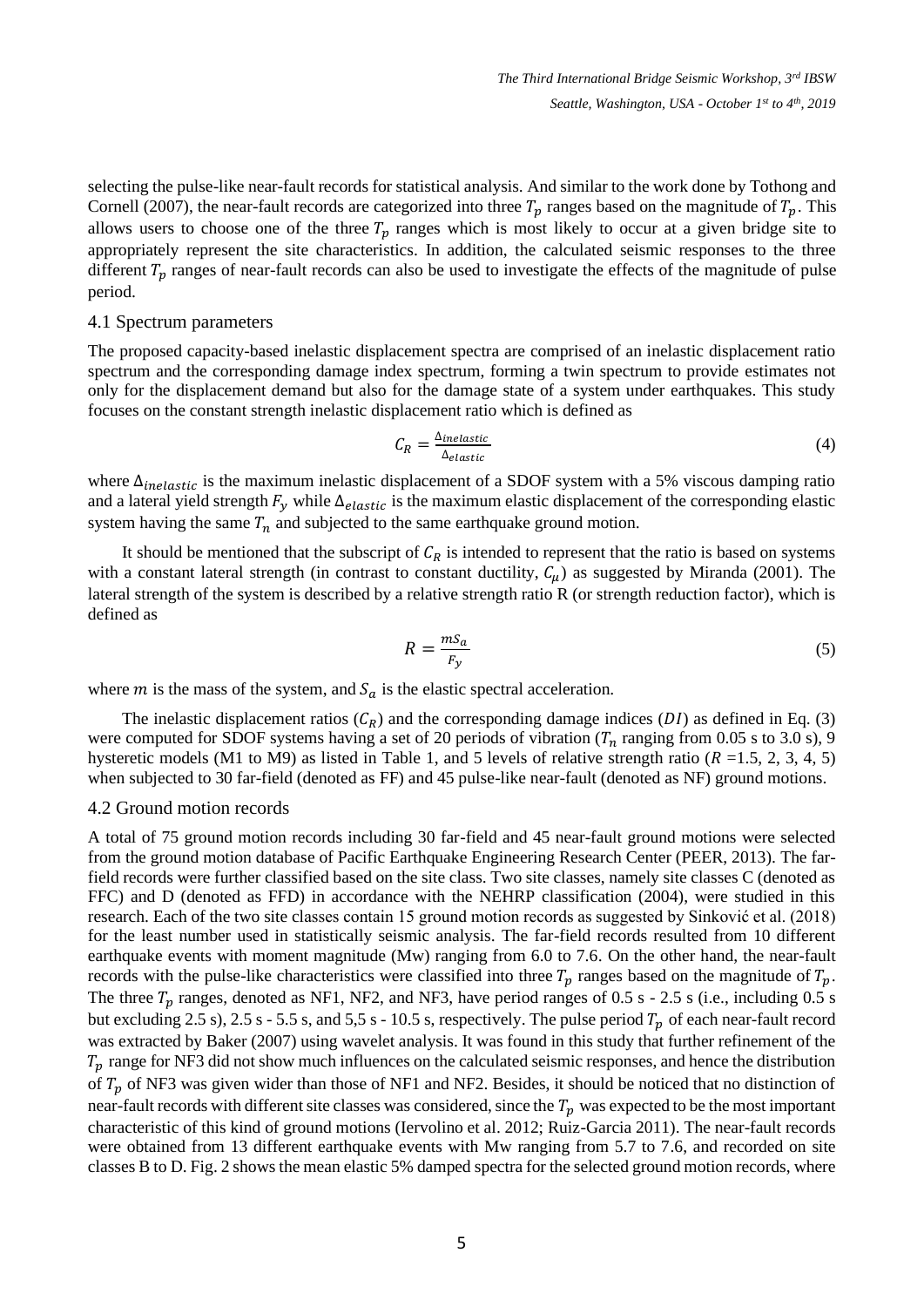the corner periods of the far-field records are approximately consistent with those suggested by FEMA 440 (2005) (i.e.,  $T_c = 0.55$  s for site class C and  $T_c = 0.60$  s for site class D).



Fig. 2 – Mean elastic 5% damped spectra for (a) far-field ground motions; (b) near-fault ground motions

#### 4.3 Failure criteria

The smooth hysteretic model used in this research may exhibit severe strength deterioration accompanied with significant inelastic displacement demand under earthquake excitation especially when the system has a low lateral strength (a large  $R$ ) and/or is subjected to pulse-like near-fault ground motions. Therefore, there is a need to define failure criteria both for performing each analysis case and for constructing the capacity-based inelastic displacement spectra. By definition of the hysteresis model, the damage index is calibrated based on  $DI = 1.0$ , which corresponds to the lateral strength of column dropping to 80% of its peak value. After this point, the analyzed seismic responses would become unreliable. Besides, in accordance with the experimental observation from columns subjected to different types of cyclic loadings and pseudo dynamic loading, the damage index  $DI=1.0$  also corresponds to severe damage conditions as shown in Figure 1, after which fracture of longitudinal reinforcements associated with abrupt strength drop would occur subsequently. Accordingly, for every analysis case, a column will be deemed failed or collapsed if its damage index  $DI$  accumulated at the end of ground excitation is larger than one (or the analysis cannot be continued due to collapse).

On the other hand, in constructing the capacity-based inelastic displacement spectra the mean values of computed inelastic displacement ratios and corresponding damage indices for 15 (far-field or near-fault) ground motions need to be calculated for each suite of spectrum parameters (i.e., a combination of period of vibration  $T_n$ , relative strength ratio R, and hysteretic model M). However, as just mentioned, one or more than one of the analyzed cases for 15 (far-field or near-fault) ground motions may show failure at certain spectrum parameters. And inclusion of the collapsed cases in calculating the mean spectra could be meaningless because the analytical results of the collapsed cases are unreliable and even do not help for precautions against collapse. This is far different from the cases commonly seen in the literatures where most of the analytical models were assumed indestructible with the purpose of evaluating the structural demand only. An alternative of the mean spectrum is the median spectrum. However, it was found that the spectral ordinate of the median spectrum is in general less than that of the mean spectrum, and the median  $DI = 1.0$  corresponds to the probability of failure to be around 50% under 15 (far-field or near-fault) ground motions, which tends to the unconservative side in seismic analysis. Therefore, this study proposed to compute the mean spectra based on the non-collapsed cases under 15 (far-field or near-fault) ground motions. Moreover, it was stipulated that if the probability of failure is larger than 20%, a column devised using that suite of spectrum parameters will be deemed unable to survive the considered earthquakes while there will be no corresponding spectral ordinate. Nevertheless, the definition of failure criteria for the proposed capacity-based spectra remains open to discuss in the earthquake engineering community.

### 4.4 Calculated mean  $C_R$  and corresponding DI spectra

Mean  $C_R$  and the corresponding DI spectra for 30 far-field and 45 near-fault ground motions were computed by using 9 different hysteretic models (including one EPP model and 8 SHMs) to investigate the effects of ground excitation, column design parameter, and model type on the spectral ordinates. Only selected results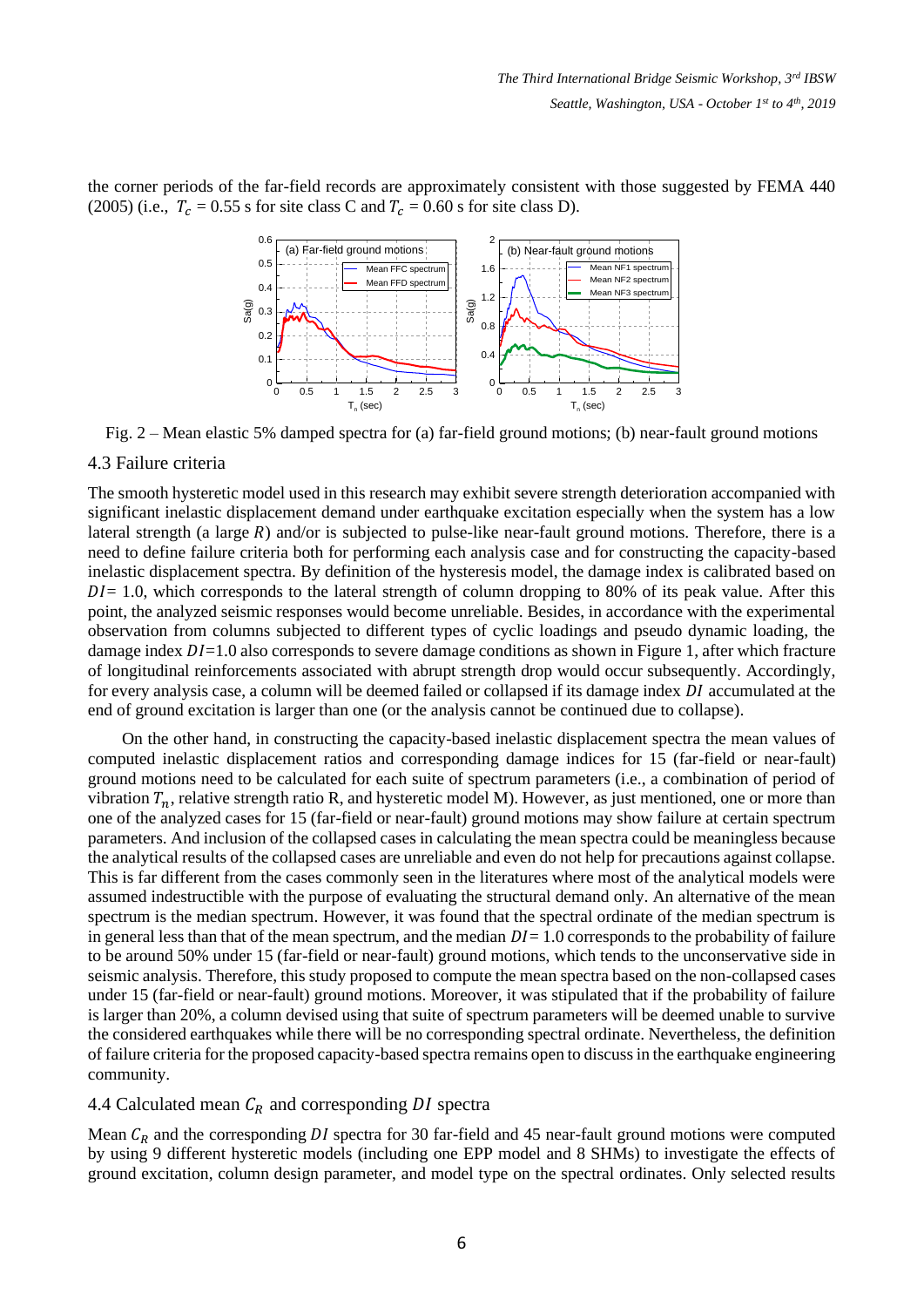are presented in this paper. Among the 8 SHMs for various design parameters of columns, the M6 model is considered representative of commonly used design scenario of bridges in practice and is used to demonstrate the analyzed results. Besides, the M1 (EPP) model is introduced for comparing the results from polygonal and smooth hysteretic models given that it is widely used in the literatures.



Fig. 3 – Mean  $C_R$  and corresponding DI spectra for M6 (SHM) model and mean  $C_R$  spectrum for M1 (EPP) model subjected to far-field ground motions recorded on site class C (FFC)

Figure 3 shows the computed mean  $C_R$  and the corresponding DI spectra for the M6 model together with the mean  $C_R$  spectrum for the M1 model subjected to far-field ground motions recorded on site class C (FFC). It can be obviously seen that in comparison with the conventional  $C_R$  spectrum (Fig. 3a1), the proposed spectra (Figs. 3b1 and 3c1) can provide not only the  $C_R$  estimate but also its corresponding damage index (DI). In particular, each spectral curve associated with a given relative strength ratio  *possesses a period limit. If the* period of vibration is shorter than this limit there will be no spectral ordinate or no result. In other words, for a given relative strength ratio  $R$  a system with period of vibration shorter than this period limit would fail or collapse under the considered earthquakes. Furthermore, the period limit increases as the relative strength ratio increases. Figure 3(b1) also indicates that the equal displacement rule approximately holds true for period of vibration larger than about 0.7 s regardless of various R values while for short period range ( $T_n$  < 0.7 s) the  $C_R$ is evidently larger than one and nearly independent of R when  $R \ge 2.0$ . Besides, the corresponding DI increases with increasing R for all period range of spectrum (Fig. 3c1). On the other hand, the mean  $C_R$  spectrum calculated using M1 (EPP) model basically follows the same trend as those conducted by Ruiz-Garcia and Miranda (2003) and FEMA 440 (2005) where  $C_R$  always increases as R increases even for long period region (Fig. 3a1). Also given in Figure 3 are the coefficient of variations (COVs) corresponding to the mean values of  $C_R$  and DI to show the level of dispersion, which is defined as the ratio of the standard deviation to the mean. In general, the dispersions in  $C_R$  for the M1 model are more susceptible to  $T_n$  and R as compared to those for the M6 model. Besides, the calculated  $C_R$  and DI spectra of M6 model under FFD exhibit increased spectral ordinates when compared to those of M6 model under FFC. This indicates that for FFD, the equal displacement rule is not a conservative measure for long period structures.

Figure 4 shows the mean  $C_R$  and corresponding DI spectra for M6 model when subjected to near-fault ground motions with three pulse period  $T_p$  ranges. It can be observed that as the magnitude of  $T_p$  ranges increases from NF1 ( $T_p = 0.5 - 2.5$  s) to NF2 ( $T_p = 2.5 - 5.5$  s), the spectral ordinates of the  $C_R$  and DI spectra increase moderately in the whole spectral region. In contrast, the  $C_R$  and DI spectra do not show much difference between NF2 and NF3 ( $T_p = 5.5 - 10.5$  s) when around  $T_n < 1.5$  s, after which the spectral ordinates of NF3 tend to increase obviously whereas those of NF2 decrease with increasing  $T_n$ . This reveals that the near-fault ground motions with  $T_p = 5.5 - 10.5$  s would lead to increased seismic responses and damages in long period region. Moreover, for  $R = 5.0$ , nearly all of the practical design scenarios considered in this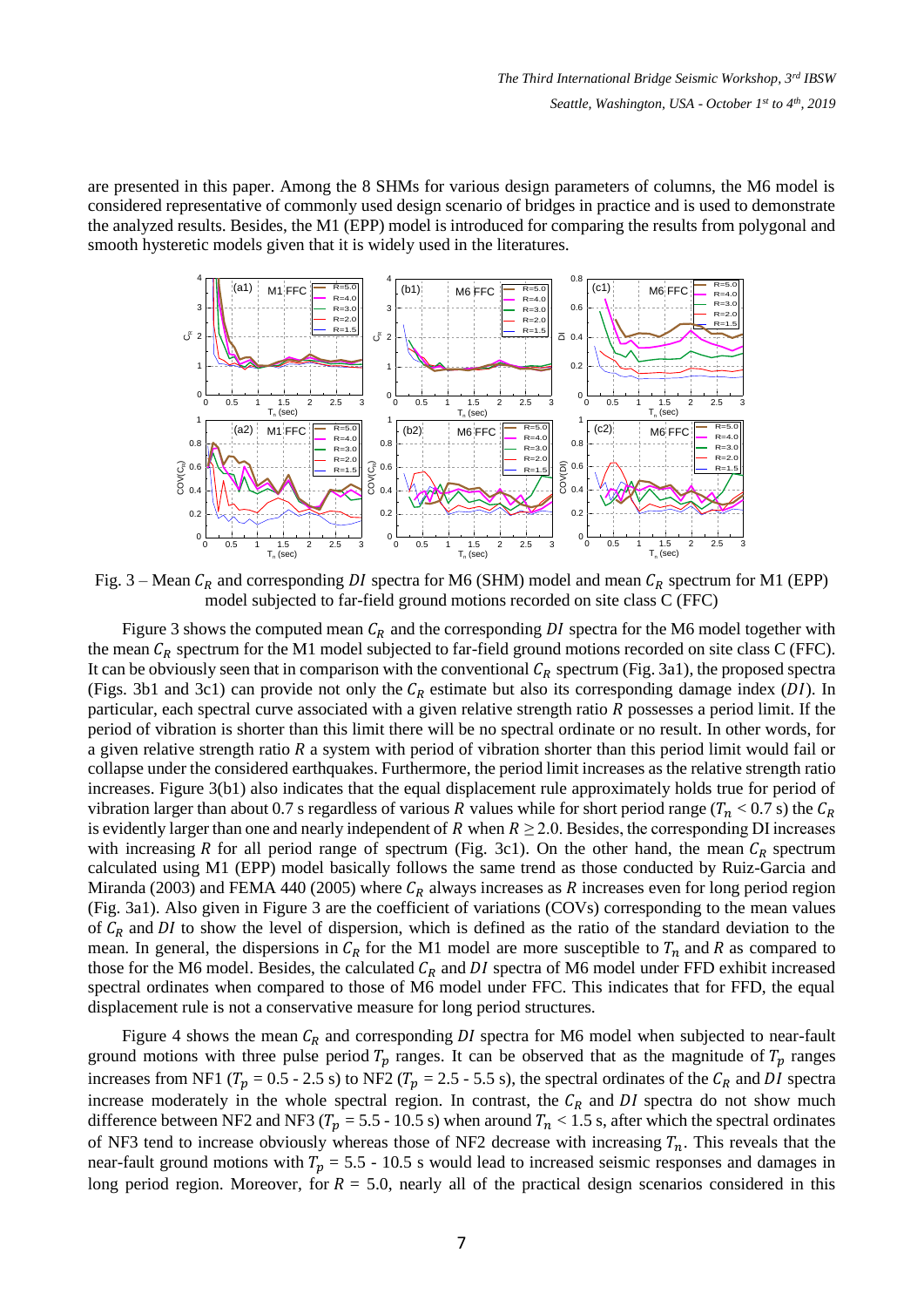research could not survive NF3, while some of them (such as the M5, M6, M8 and M9 models) could not even survive when  $R = 4.0$ . Figures 4(a3) to 4(c3) indicate that the dispersion levels of the  $C_R$  spectra under nearfault ground motions are similar to those under far-field ground motions. More details of the analytical results can be found in Wang et al. (2019).



Fig. 4 – Mean  $C_R$  and corresponding DI spectra for M6 (SHM) model under: (a) NF1; (b) NF2; (c) NF3

Regarding the effects of column design parameters on the calculated  $C_R$  and DI spectra, it can be concluded that for far-field ground motions,  $C_R$  is approximately independent of column design parameters while  $DI$  correlates positively (i.e.,  $DI$  increases with increasing amount of some design parameter) with longitudinal reinforcement and axial load ratios, but negatively (i.e., *DI* decreases with increasing amount of some design parameter) with transverse reinforcement and aspect ratios. For near-fault ground motions,  $C_R$  is approximately independent of column design parameters for NF1, while slightly affected by some of the column design parameters for NF2 and NF3. The  $C_R$  correlates positively with aspect ratios, positively with longitudinal reinforcement ratios when  $R \le 2.0$ , and negatively with longitudinal reinforcement ratios when R  $\geq$  3.0. On the other hand, the *DI* of near-fault ground motions with respect to the column design parameters follows similar trend to that of far-field ground motions.

# **5.** Proposed  $C_R$  and  $DI$  formulae

Considering the  $C_R$  formula of FHWA (2006) can satisfactorily predict the calculated  $C_R$  spectrum for far-field ground motions recorded on site class C (FFC), the proposed  $C_R$  and DI formulae were constructed based on its functional form and were extended for the other cases. Figure 5 illustrates the proposed methodology used to determine the period limits in different design scenarios, where the period of vibrations corresponding to  $DI = 1.0$  on the DI spectrum indicate the period limits that are applicable on the  $C_R$  spectrum. Also plotted in the figures are some of the calculated spectra for comparison. Notwithstanding this method would result in overestimation of  $DI$  in the vicinity of the period limit where there is only 20% probability of failure, it is thought to be expedient considering that approaching the period limit is normally prone to damage. By using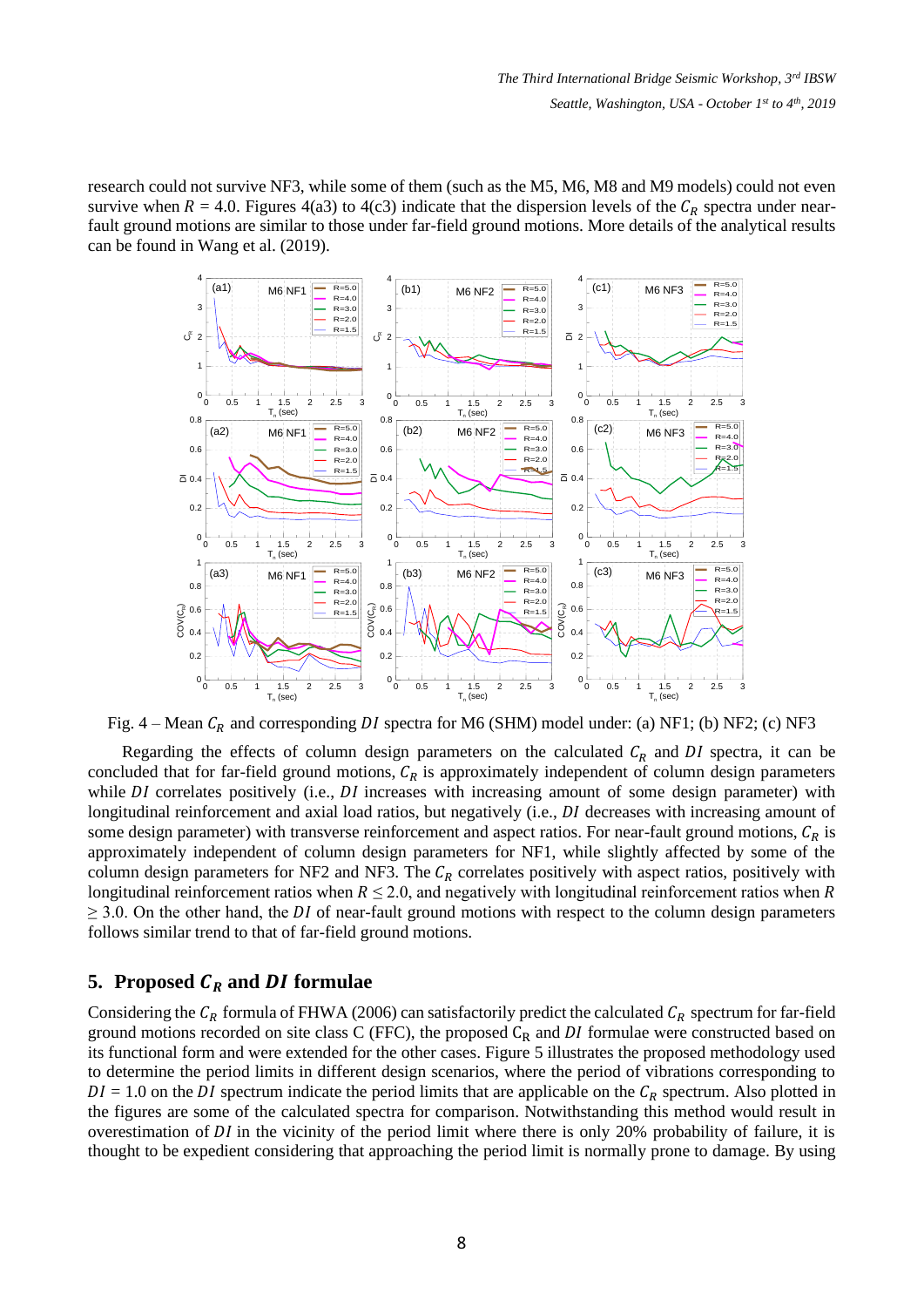nonlinear regression analysis of the calculated results, the proposed  $C_R$  and DI formulae for far-field ground motions are given as follows.

$$
C_R = \begin{cases} \left(1 - \frac{1}{R}\right) \frac{T_1^*}{T_n} + \frac{1}{R} \ge C_{R\_min}, & T_n \le T_1^*\\ C_{R\_min}, & T_1^* < T_n \le 3.0s \end{cases} \tag{6a}
$$

$$
T_1^* = \begin{cases} 1.25T_s & \text{(Site Class } C) \\ 1.45T_s & \text{(Site Class } D) \end{cases} \tag{6b}
$$

$$
C_{R\_min} = \begin{cases} 1.0 & (\text{Site Class } C) \\ 1.1 & (\text{Site Class } D) \end{cases}
$$
 (6c)

$$
DI = \begin{cases} \left(C_{DI} - \frac{C_{DI}}{R}\right) \left(\frac{T_2^*}{T_n}\right)^n + \frac{C_{DI}}{R}, & T_n \le T_2^*\\ C_{DI}, & T_2^* < T_n \le 3.0s \end{cases} \tag{7a}
$$

$$
T_2^* = \{0.37 \ln(R) + 1.3\} T_s \tag{7b}
$$

$$
C_{DI} = \begin{cases} \{0.065 - 0.010 \ln(AD) + 0.017LR - 0.013 \ln(TR)\}R & (\text{Site Class } C) \\ \{0.077 - 0.006 \ln(AD) + 0.015LR - 0.017 \ln(TR)\}R & (\text{Site Class } D) \end{cases} \tag{7c}
$$

$$
n = 0.1R + 1.1 \tag{7d}
$$



Fig. 5 – Illustration of proposed  $C_R$  and DI spectra for: (a) FFC; (b) NF3

It can be seen that the proposed  $C_R$  formula for FFC is exactly identical to that of FHWA (2006) but that for site class D (FFD) with minor modifications. In order to reflect the site effect on the computed spectra under FFD, the coefficient used to define the long period region is magnified to be 1.45, while a minimum  $C_R$ of 1.1 is imposed instead of the equal-displacement rule. On the other hand, the proposed DI formulae for the two site classes are correlated with the design parameters of column (Eq. 7c), where  $AD$  is the aspect ratio of column,  $LR$  is the percentile value of longitudinal reinforcement ratio, and  $TR$  is the ratio of transverse reinforcement to that required by the Caltrans bridge seismic design code (Caltrans 2003). The reason to normalize the transverse reinforcement by the code requirement is to allow for different amounts of reinforcing steels needed by circular and rectangular column sections to achieve comparable seismic behaviors. It should be noted that the computed spectra for M8 and M9 models were excluded from the regression analysis since their inclusion would cause unfavorable regression results. This may be attributed to their insufficient transverse reinforcements (around 75% of the code requirement) and the effect of applied axial load on the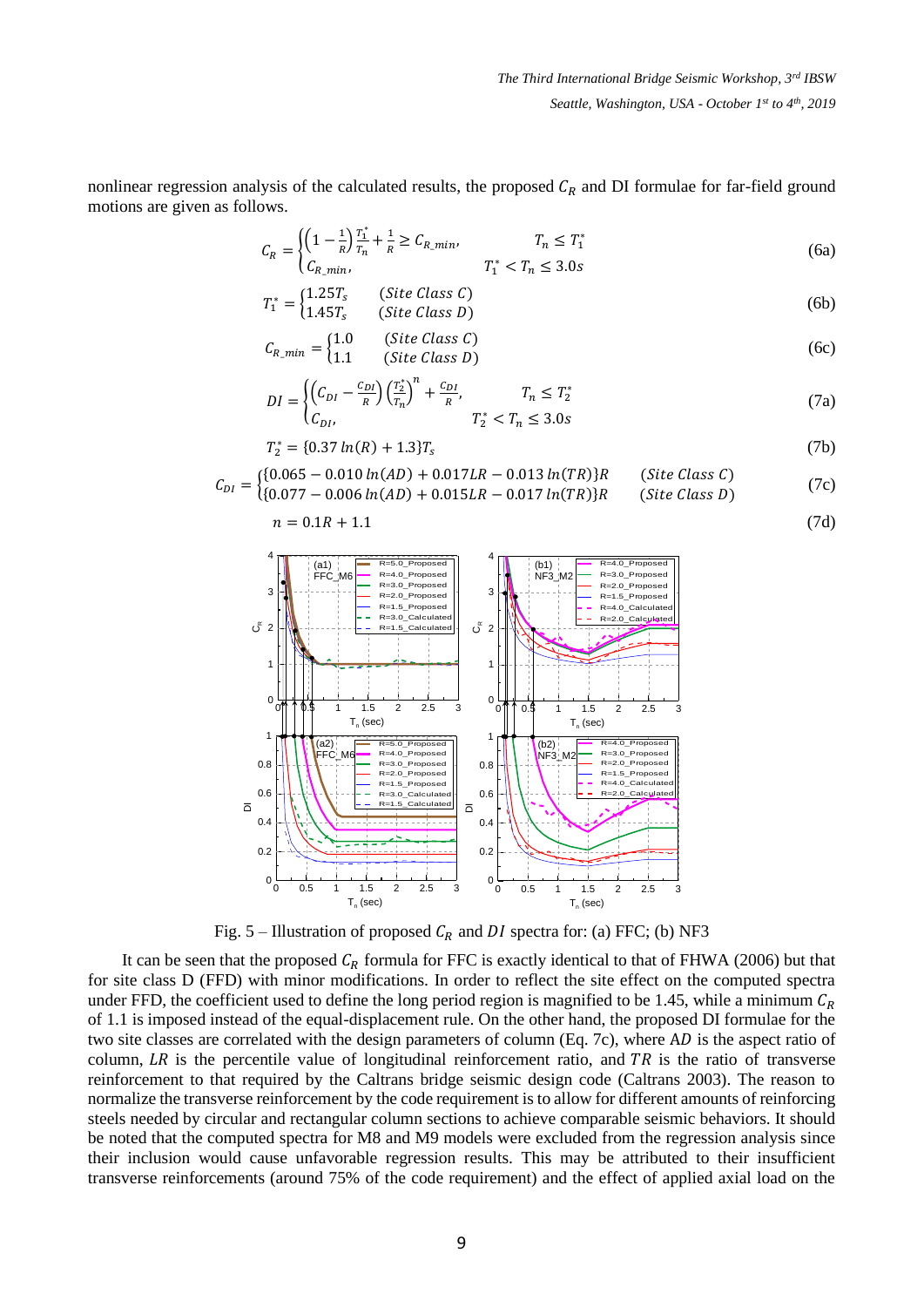amount of required transverse reinforcement, which needs further experimental and analytical efforts. Therefore, the proposed formulae are only applicable within the calibrated column design parameters, namely  $AD = 3 - 10$ ,  $LR = 0.75 - 3.0$ ,  $TR = 1.0 - 1.67$ , and axial load equal to around  $0.1 f'_c A_g$ . For near-fault ground motions, the proposed formulae are given in Eqs. (8) and (9). To simplify the  $C_R$  formulae for near-fault ground motions, it was proposed not to correlate the formulae with the column design parameters even though there was minor correlation between them. Besides, the  $C_R$  and DI formulae for NF3 ( $T_p = 5.5 - 10.5$  s) were divided into three segments where the increased spectral ordinate in long period region ( $T_n > 1.5$  s) was expressed by a natural logarithm term associated with a constant term when  $T_n > 2.5$  s.

$$
C_R = \begin{cases} \left( C_{BR} - \frac{C_{BR}}{R} \right) \left( \frac{T_1^*}{T_n} \right)^{n_1} + \frac{C_{BR}}{R} + \frac{\Delta_1}{3} T_n, & T_n \le 3.0s \ (T_p = 0.5 \sim 5.5s) \\ \left( C_{BR} - \frac{C_{BR}}{R} \right) \left( \frac{T_1^*}{T_n} \right)^{n_1} + \frac{C_{BR}}{R}, & T_n \le 1.5s \ (T_p = 5.5 \sim 10.5s) \\ \left( C_{BR} - \frac{C_{BR}}{R} \right) \left( \frac{T_1^*}{1.5} \right)^{n_1} + \frac{C_{BR}}{R} + k_1 \times \ln \left( \frac{T_n}{1.5} \right), & 1.5s < T_n \le 2.5s \ (T_p = 5.5 \sim 10.5s) \\ \left( C_{BR} - \frac{C_{BR}}{R} \right) \left( \frac{T_1^*}{1.5} \right)^{n_1} + \frac{C_{BR}}{R} + k_1 \times \ln \left( \frac{T_n}{1.5} \right), & 1.5s < T_n \le 2.5s \ (T_p = 5.5 \sim 10.5s) \end{cases} \tag{8a}
$$

$$
\left( \left( C_{BR} - \frac{c_{BR}}{R} \right) \left( \frac{T_1^*}{1.5} \right)^{n_1} + \frac{c_{BR}}{R} + k_1 \times \ln \left( \frac{2.5}{1.5} \right), \right) \qquad 2.5s < T_n \le 3.0s \left( T_p = 5.5 \sim 10.5s \right) \tag{8b}
$$

$$
C_{BR} = \begin{cases} 1 & (T_p = 0.5 \sim 2.5s) \\ -0.069R^2 + 0.473R + 0.546 & (T_p = 2.5 \sim 10.5s) \end{cases}
$$
(8c)

$$
n_1 = \begin{cases} -0.106R + 1.149 & (T_p = 0.5 \sim 2.5s) \\ -0.113R + 0.967 & (T_p = 2.5 \sim 10.5s) \end{cases}
$$
(8d)

$$
\Delta_1 = \begin{cases}\n-0.02R + 0.22 & (T_p = 0.5 \sim 2.5s) \\
0.1 & (T_p = 2.5 \sim 5.5s)\n\end{cases}
$$
\n(8e)

$$
k_1 = -0.2R^2 + 1.5R - 1.3\tag{8f}
$$

$$
\begin{cases}\n\left(C_{DI} - \frac{C_{DI}}{R}\right) \left(\frac{T_2^*}{T_n}\right)^{n_2} + \frac{C_{DI}}{R} + \frac{\Delta_2}{3} T_n, & T_n \le 3.0s \left(T_p = 0.5 \sim 2.5s\right) \\
\left(C_{DI} - \frac{C_{DI}}{1.5}\right) \left(\frac{T_2^*}{T_n}\right)^{n_2} + \frac{C_{DI}}{1.5} + \frac{\Delta_2}{3} T_n, & T_n \le 3.0s \left(T_p = 2.5 \sim 5.5s\right)\n\end{cases}
$$

$$
DI = \begin{cases} \left(C_{DI} - \frac{C_{DI}}{1.5}\right) \left(\frac{T_2^*}{T_n}\right)^{n_2} + \frac{C_{DI}}{1.5}, & T_n \le 1.5s \left(T_p = 5.5 \sim 10.5s\right) \end{cases} \tag{9a}
$$
\n
$$
\left(C - \frac{C_{DI}}{1.5}\right) \left(\frac{T_2^*}{T_n}\right)^{n_2} + \frac{C_{DI}}{1.5} + k \times \ln\left(\frac{T_n}{T_n}\right) \tag{9a}
$$

$$
\begin{cases}\n\left(C_{DI} - \frac{c_{DI}}{1.5}\right) \left(\frac{2}{1.5}\right) & + \frac{c_{DI}}{1.5} + k_2 \times \ln\left(\frac{R}{1.5}\right), & 1.5s < T_n \le 2.5s \left(T_p = 5.5 \sim 10.5s\right) \\
\left(C_{DI} - \frac{c_{DI}}{1.5}\right) \left(\frac{T_2^*}{1.5}\right)^{n_2} + \frac{c_{DI}}{1.5} + k_2 \times \ln\left(\frac{2.5}{1.5}\right), & 2.5s < T_n \le 3.0s \left(T_p = 5.5 \sim 10.5s\right)\n\end{cases}
$$
\n
$$
T_r^*
$$
\n
$$
\begin{cases}\n0.138R + 0.915 & \text{if } (T_p = 0.5 \sim 2.5s)\n\end{cases}
$$
\n
$$
\begin{cases}\n0.138R + 0.915 & \text{if } (T_p = 0.5 \sim 2.5s)\n\end{cases}
$$

$$
T_2^* =\begin{cases} 0.15566 & (1.515) \\ C_1R^2 + C_2R + C_3 & (T_p = 2.5 \sim 10.5s) \end{cases}
$$
(9b)

$$
C_{DI} = \begin{cases} \{0.056 - 0.010 \ln(AD) + 0.028LR - 0.029 \ln(TR)\} R & (T_p = 0.5 \sim 2.5s) \\ \{0.075 - 0.009 \ln(AD) + 0.021LR - 0.027 \ln(TR)\} R & (T_p = 2.5 \sim 10.5s) \end{cases} \tag{9c}
$$

$$
n_2 = \begin{cases} -0.071R + 1.354 & (T_p = 0.5 \sim 2.5s) \\ C_1 R^2 + C_2 R + C_3 & (T_p = 2.5 \sim 10.5s) \end{cases}
$$
(9d)

$$
\Delta_2 = \begin{cases} 0.021R - 0.020 & (T_p = 0.5 \sim 2.5s) \\ 0.012 & (T_p = 2.5 \sim 5.5s) \end{cases} \tag{9e}
$$

$$
k_2 = 0.14R - 0.12\tag{9f}
$$

$$
C_1 = 0.097 - 0.030 \ln(AD) + 0.060LR - 0.029 \ln(TR) \tag{9g}
$$

$$
C_2 = -0.340 + 0.083 \ln(AD) - 0.163LR + 0.092 \ln(TR) \tag{9h}
$$

$$
C_3 = 1.490 - 0.060 \ln(AD) + 0.142LR - 0.102 \ln(TR) \tag{9i}
$$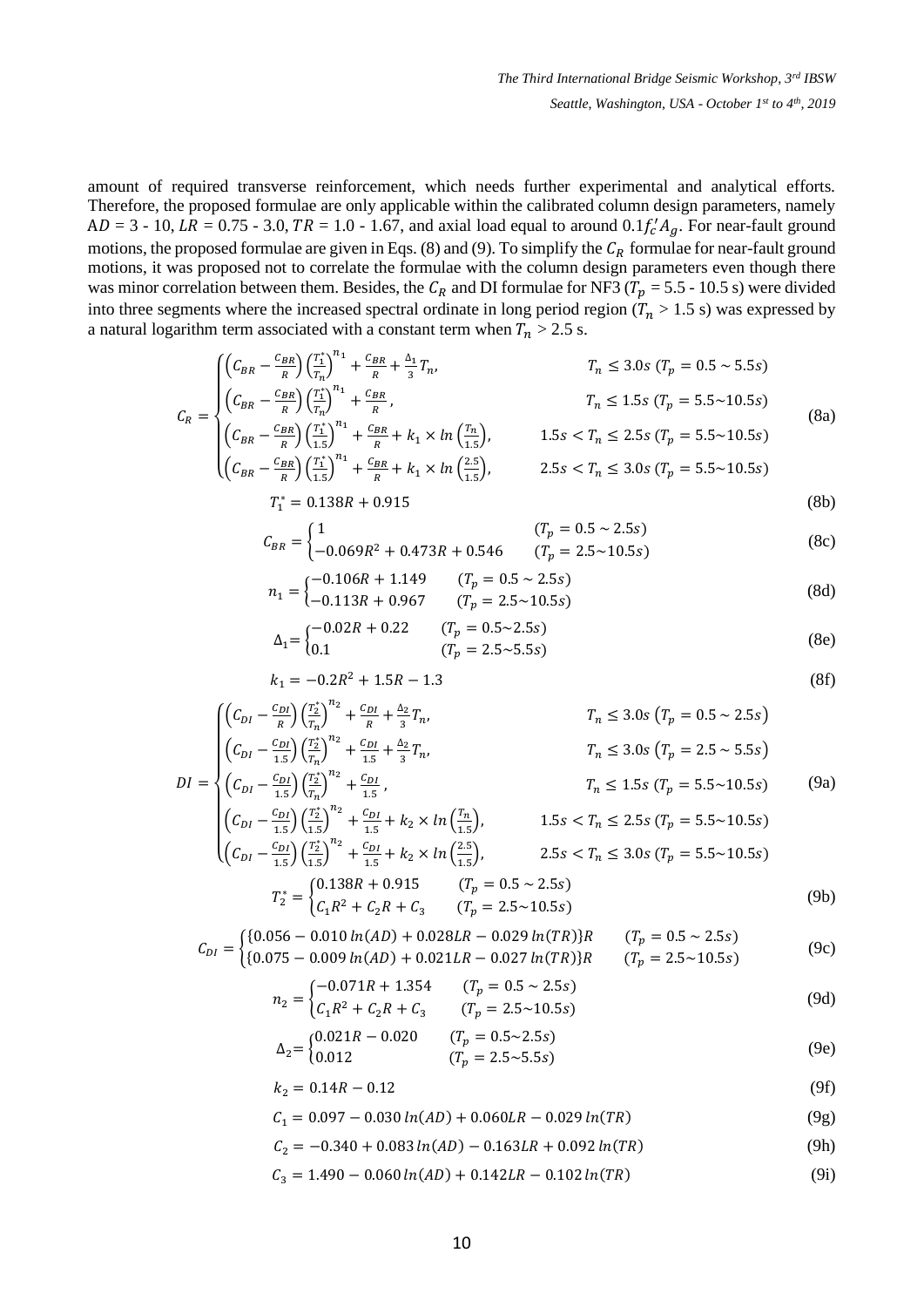# **5. Application to performance-based seismic design**

The proposed capacity-based inelastic displacement spectra could be applied to the performance-based seismic design of reinforced concrete bridges. Different from the current trend of seismic design codes whose performance objective was based upon displacement or displacement ductility, this research proposed to use the damage index (or damage state) as the performance objective for bridge design. Fig. 6 shows the flowchart of the proposed seismic design procedure.



Fig. 6 – Flowchart of using capacity-based spectra in performance-based seismic design

# **6. Demonstrative example – seismic evaluation of three-span continuous concrete box girder bridge**

To demonstrate the applicability of the proposed capacity-based inelastic spectra to seismic evaluation of RC bridges, an example bridge is constructed and analyzed by using various structural analysis programs, such as SAP2000, OpenSees, and the smooth hysteresis model proposed by the authors. Nonlinear time history analyses are conducted for far-field (FFC) and near-fault (NF3) ground motions, and comparisons of the analytical results between different models are made.

### 6.1 Bridge data

The three-span prestressed reinforced concrete box girder bridge shown in Fig. 7 will be used as demonstrative example bridge. The bridge has identical span length of 45 m and identical column height of 8.2 m. The columns are fixed at the bottom where the soil-structure interaction is not considered. On the other hand, the bridge deck is supported by two hinge bearings at each of the middle two bents, and by two roller bearings at each of the end bents along the longitudinal direction of bridge. However, in the transverse direction of bridge, the roller bearings at the end bents are locked to prevent lateral movement. The example bridge is assumed to be located in Nantou county of central Taiwan, which is near the Chelungpu fault. The soil condition at bridge site is Type D. The peak ground acceleration for design and maximum credible earthquakes at bridge site is around 0.36g and 0.45g, respectively. Based on the design spectrum for maximum credible earthquake (MOTC, 2009), the bridge columns are proportioned to have force reduction factors of around 2.9 and 1.5 in the longitudinal and transverse directions of bridge, respectively. The column reinforcement details can be found in Fig. 7.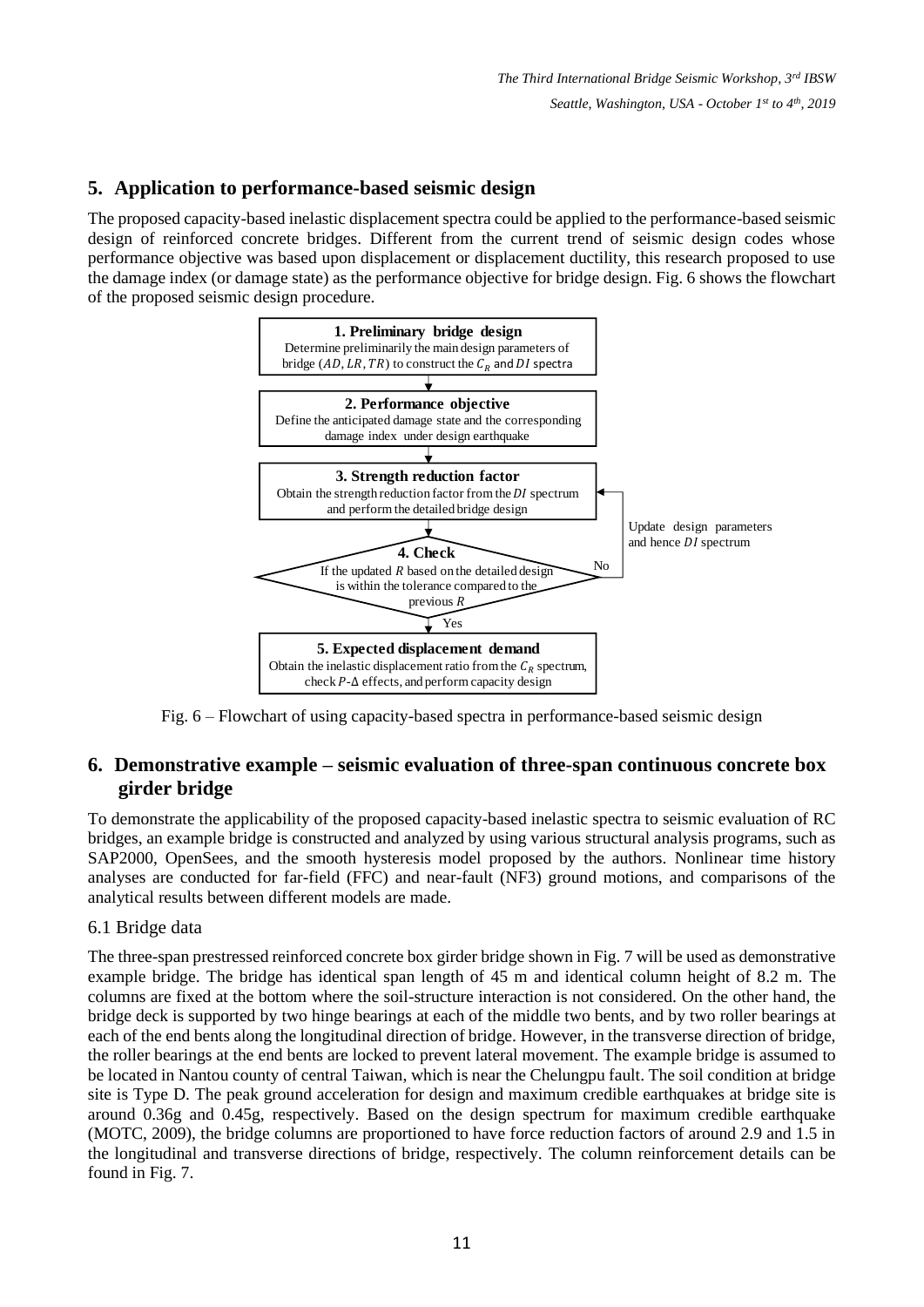

Fig. 7 – Example bridge

### 6.2 Seismic evaluation of example bridge

The bridge model is constructed in SAP2000 and OpenSees softwares. The fundamental period of vibrations are 0.82s and 0.46s for longitudinal and transverse vibration modes, respectively. In the SAP model, the nonlinear link element is placed at the bottom of bridge column to simulate the hysteresis behavior of RC column, where the Takeda hysteresis model are used (but actually, it should be the modified Clough model since the unloading stiffness does not degrade under hysteresis). In the OpenSees model, the force-based beamcolumn element with fiber section is used to simulate the nonlinear behavior of bridge columns. Besides, a SDOF system that uses the proposed smooth hysteresis model is also constructed to simulate the example bridge, considering that the seismic behavior of the bridge is mainly dominated by its fundamental mode (i.e., the corresponding modal mass participation factor is larger than 90%).

| NF3          | <b>SHM</b>                         |                              |                 |                                    | <b>OPN</b>                   |                 | <b>SAP</b>                         |                              |                 |  |
|--------------|------------------------------------|------------------------------|-----------------|------------------------------------|------------------------------|-----------------|------------------------------------|------------------------------|-----------------|--|
| No.          | $\Delta_{\text{max}}(\textbf{mm})$ | $\Delta_{\min}(\textbf{mm})$ | $\Delta_i$ (mm) | $\Delta_{\text{max}}(\textbf{mm})$ | $\Delta_{\min}(\textbf{mm})$ | $\Delta_i$ (mm) | $\Delta_{\text{max}}(\textbf{mm})$ | $\Delta_{\min}(\mathbf{mm})$ | $\Delta_i$ (mm) |  |
| <b>NF301</b> | 154.8                              | $-208.2$                     | 208.2           | 124.2                              | $-178.4$                     | 178.4           | 54.2                               | $-200.5$                     | 200.5           |  |
| <b>NF302</b> | 234.4                              | $-107.4$                     | 234.4           | 215.2                              | $-94.7$                      | 215.2           | 222.7                              | $-90.8$                      | 222.7           |  |
| <b>NF303</b> | 87.5                               | $-183.8$                     | 183.8           | 91.4                               | $-170.9$                     | 170.9           | 74.6                               | $-156.9$                     | 156.9           |  |
| <b>NF304</b> | 337.1                              | $-138.0$                     | 337.1           | 209.9                              | $-115.1$                     | 209.9           | 199.2                              | $-95.3$                      | 199.2           |  |
| <b>NF305</b> | 151.9                              | $-167.6$                     | 167.6           | 122.0                              | $-166.0$                     | 166.0           | 128.6                              | $-196.8$                     | 196.8           |  |
| <b>NF306</b> | 114.9                              | $-126.2$                     | 126.2           | 84.9                               | $-189.2$                     | 189.2           | 93.4                               | $-176.8$                     | 176.8           |  |
| <b>NF307</b> | 150.3                              | $-242.3$                     | 242.3           | 123.0                              | $-221.0$                     | 221.0           | 146.4                              | $-172.3$                     | 172.3           |  |
| <b>NF308</b> | 289.9                              | $-217.2$                     | 289.9           | 265.4                              | $-193.7$                     | 265.4           | 265.9                              | $-161.7$                     | 265.9           |  |
| <b>NF309</b> | 132.1                              | $-169.3$                     | 169.3           | 122.7                              | $-139.4$                     | 139.4           | 128.3                              | $-120.5$                     | 128.3           |  |
| <b>NF310</b> | 223.5                              | $-244.6$                     | 244.6           | 195.9                              | $-213.8$                     | 213.8           | 228.4                              | $-163.4$                     | 228.4           |  |
| <b>NF311</b> | 160.9                              | $-155.0$                     | 160.9           | 135.4                              | $-134.2$                     | 135.4           | 133.8                              | $-102.4$                     | 133.8           |  |
| <b>NF312</b> | 451.9                              | $-301.6$                     | 451.9           | 382.5                              | $-234.3$                     | 382.5           | 321.8                              | $-237.2$                     | 321.8           |  |
| <b>NF313</b> | 116.2                              | $-275.0$                     | 275.0           | 110.5                              | $-221.9$                     | 221.9           | 114.8                              | $-233.6$                     | 233.6           |  |
| <b>NF314</b> | Collapse                           | Collapse                     | Collapse        | 449.7                              | $-597.6$                     | 597.6           | 530.6                              | $-528.8$                     | 530.6           |  |
| <b>NF315</b> | Collapse                           | Collapse                     | Collapse        | 634.8                              | $-573.2$                     | 634.8           | 661.2                              | $-572.4$                     | 661.2           |  |
| $AVG=$       | 200.4                              | $-195.1$                     | 237.8           | 167.9                              | $-174.8$                     | 208.4           | 162.5                              | $-162.1$                     | 202.8           |  |
| $Error(\%)=$ | 0.0                                | 0.0                          | 0.0             | $-19.3$                            | $-11.6$                      | $-14.1$         | $-23.4$                            | $-20.3$                      | $-17.2$         |  |

Table 2 – Comparisons of analytical results between three models

Nonlinear time history analyses are conducted in the longitudinal direction of bridge using the three models when subjected to 15 FFC and 15 NF3 ground motions. The ground motion records are normalized to have force reduction factors of 5 and 3 at the fundamental period of bridge for FFC and NF3, respectively.